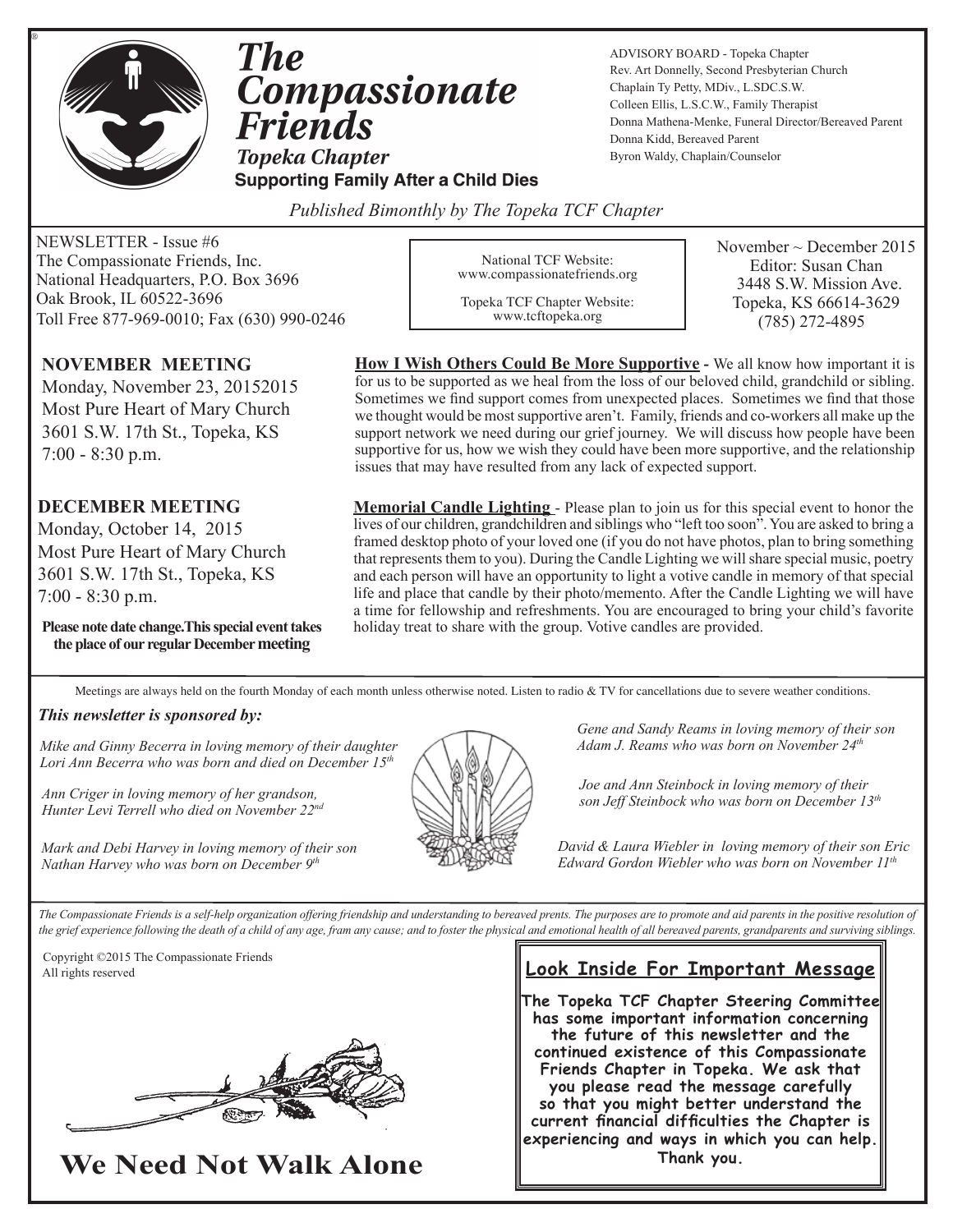## *Important Message from the Chapter Steering Committee*

Dear Compassionate Friends Family,

The following is an important message from the Topeka TCF Steering Committee and we encourage you to read it thoroughly. The Topeka TCF Chapter has been in existence serving bereaved families in northeast Kansas since July of 1976. All of the work of the Chapter is carried out by volunteers who are themselves bereaved parents, grandparents or siblings. Our Topeka Chapter has no paid staff.

Our TCF Chapter is one of over 900 across the USA. All TCF Chapters are nonprofit entities under the 501(c)(3) designation of The Compassionate Friends, Inc. According to the bylaws under which we operate, our Chapter is not allowed to charge any dues or fees for individuals and/or families to participate in our support group meetings, receive our newsletter, utilize the resources of our lending library or website, or participate in any of our Memorial Events. We operate strictly on donations made by members in memory of their child, grandchild or sibling, and occasional sponsorships from local businesses.

Few people, aside from the Steering Committee members, are aware of what it takes financially to successfully operate this TCF Chapter, so we thought we would give you some examples of the expenses associated with maintaining our Chapter at its current level.

1. The average cost of a 12-page newsletter is approximately \$500.00 per issue. (You will note that the issue in your hands is only 8 pages because that is what our treasury could afford this time around.)

2. The average cost of mailing the newsletter to our list of over 425 families and professionals is \$65.00 per mailing. We mail this newsletter under our nonprofit bulk-rate permit. We also have to pay an annual \$220.00 fee to the U.S. Postal Service to maintain use of this permit.

3. Unlike many TCF Chapters across the country we do not have to pay any fees for our support group meeting space. Most Pure Heart of Mary Parish has been very supportive and generous in offering our group free meeting space and also storage space for our library and meeting supplies. We do try each year to make a small donation to the MPH Children's Fund to show our appreciation for their support.

4. At our monthly support group meetings, along with access to our lending library, we also provide free handouts of various topics on grief and the bereavement experience. These handouts cost about \$250.00 a year to reprint.

5. In order to reach out to newly bereaved families and let them know of our existence, we send out First Contact Packets about a month after the obituary has appeared in the newspaper. These packets (and many of you may have received one) provide info on our group, what services and resources we have to offer, and also adds the new family to our newsletter mailing list where they will remain for one full year unless they request to be removed. These packets cost the Chapter about \$1.60 each with postage, personalized letter, assorted brochures and newsletter included. We send an average of 7-12 packets every six weeks.

6. Our Memorial Events also come with a cost. For example, our Memorial Picnic and Dove Release costs the Chapter \$150.00 for the rental of the shelter house and \$150.00 for the doves. Additional costs include paper-ware, beverages, programs, etc. for this event. Our Memorial Candle Lighting includes costs for votive holders and candles, refreshments, programs, song sheets, etc. Our Walk to Remember event, which we were not able to hold this year due to the increased fees from Topeka/Shawnee County Parks and Recreation, also came with expenses including rental of Snyder's Cabin in Gage Park. The Walk was our major fundraiser the past several years and this year we had no income from it since the event was not held. We hope to find options to allow us to hold a Walk to Remember in April of 2016.

The bottom line is that our expenses have remained pretty constant over time, but our income stream has diminished considerably. In 2014 we held a Walk to Remember and realized \$1426.00 in income from Walk registrations, and local business sponsorships. In 2015 we did not have this income. In 2014 we had \$1405.00 in Newsletter Sponsorships; in 2015 we have only received \$910.00 in Newsletter Sponsorships. In 2014 we received \$801.00 in Love Gifts; in 2015 we have received \$506.00. So where do we go from here to maintain the support and services to bereaved families in our area?

In this newsletter is the yellow form that you must return **by February 15, 2016** if you wish to remain on the newsletter mailing list for 2016. The form offers you the opportunity to do several things: 1) Sponsor a newsletter in memory of your child; 2) Send in a Love Gift in memory of that special life; and 3) Elect to receive the newsletter electronically rather than in hard copy (this will cut down on the number of copies we need to print and mail).

We would also encourage those of you who work to check with your employer to see if they have a Matching Gifts program that can double the amount of your donation by simply filing some paperwork. Our Chapter has also been accepted for the Dillions Community Rewards Program where, if you sign up, TCF will receive a percentage of your purchase price every time you scan your Rewards card when you shop at any Dillons store. There is another sheet in this newsletter explaining the program and showing you how to get signed up. Money from this source is known as "passive income" as there is no special effort that has to be made other than do your regular grocery shopping and scan your Rewards card. This income, however, will take time to build up and does not solve our immediate cash-flow issues but may prove helpful over time depending on level of member participation.

We thank you for reading this message and we are hopeful that we may continue to be able to provide hope and support for bereaved families in our area. Please consider a Newsletter Sponsorship, Love Gift, or year-end donation (all fully tax-deductible) to help the Topeka TCF Chapter continue to fulfill the TCF vision statement "That everyone who needs us will find us, and everyone who finds us will be helped".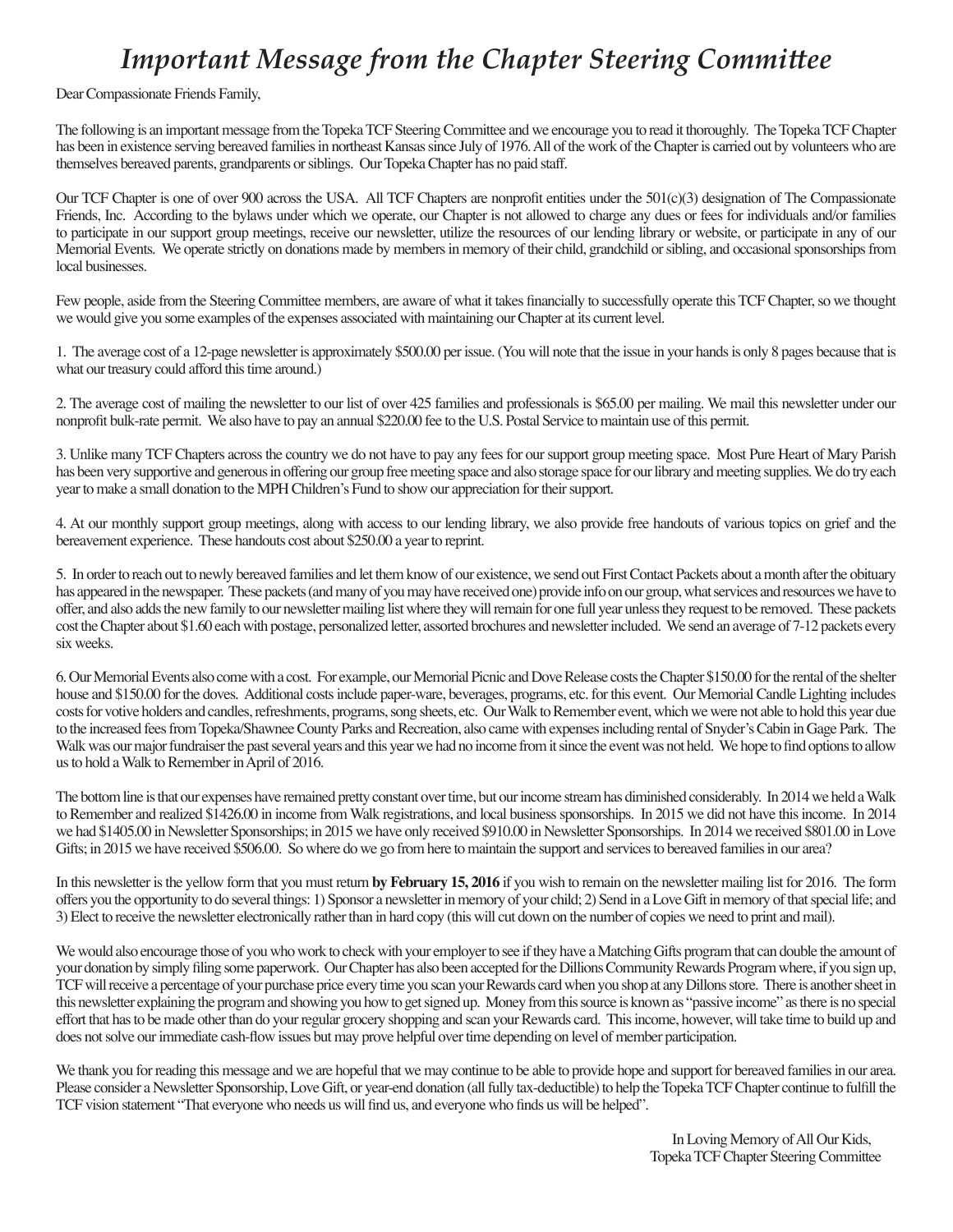

# **the Message of Hope & Healing ~ Won't You Help Today?**

What is a Love Gift? A Love Gift is a gift of money (or books, etc.) to The Compassionate Friends. It is usually in memory of a child, grandchild or sibling who has died, but it may be from individuals who wish to honor a relative or friend who has died, a gift of thanks that their children are alive, or simply a gift from someone who wants to help. The Compassionate Friends charges *no individual dues*  or fees and depends on such Love Gifts to meet the Chapter's expenses, including the printing and mailing of this newsletter. **When you make a donation, make sure to check to see if your employer may have a "matching gifts" program** as this could double the amount of your donation. If you are not sure whether your company has such a program, check with your Personnel Department. This month we thank:

♥ *Maxine Karnes in loving memory of her daughter Karen Kay Karnes who died on November 17th* ♥

♥ *Gary & Susan Chan in loving memory of their daughter Rachael Reneé Chan who was born on December 28th* ♥

Thank you for your gifts which enable us to print this newsletter and reach out to newly bereaved families. Donations are our only source of income and are **tax deductible**. If you would like to sponsor a newsletter, the cost is \$30.00. If we have more than one sponsor, we recognize all of them. If you wish to send a Love Gift, any amount is appreciated. It is whatever you feel you can give. Donations of books that you have found helpful to the Topeka Chapter Library are also greatly appreciated, and it is a nice way to remember your child or other loved one. If you would like to send a Love Gift or a Newsletter Sponsorship, you may do so by sending it to: The Compassionate Friends, c/o Susan Chan, 3448 SW Mission Ave., Topeka, KS 66614-3629. For Newsletter Spnsorships, please indicate which issue you wish to sponsor (Jan/Feb, March/April, May/June, July/August, September/October, or November/December). Makes checks payable to "TCF".

### **Notice on Memory Pages**

Because of the necessity to cut the newsletter from 12 to 8 pages due to costs, we are currently unable to accept any Memory Pages. We will be reevaluating our policy on the use of Memory Pages including size limitations, frequency, and the potential of a cost associated with having a Memory Page in honor of your child, grandchild or sibling. We will announce any new guidelines in a future newsletter and appreciate your patience while we attempt to figure out ways of generating more income to expand the newsletter back to the usual 12 pages.

**TCF National Office email:** nationaloffice@compassionatefriends.org

**Compassionate Friends web address:** www.compassionatefriends.org

**Topeka TCF Chapter web and email addresses:**<br>www.tcftopeka.org tcftopeka@gmail.com tcftopeka@gmail.com

**Kansas Regional Coordinator:** Marty & Renda Weaver - (785) 823-7191 mweaver@cox.net

*TCF Mission Statement:* When a child dies, at any age, the family suffers intense pain and may feel hopeless and isolated. The Compassionate Friends provides highly personal comfort, hope, and support to every family experiencing the death of a son or a daughter, a brother or a sister, or a grandchild, and helps others better assist the grieving family.

### Upcoming Events/Dates to Remember

**December 13, 2015** - 7:00 p.m. (CST) The Compassionate Friends Worldwide Candle Lighting. For more details see the national TCF website at www.compassionatefriends.org. An online Memorial Book will be available to leave a message for or about your child that night.

**December 14, 2015** - 7:00-8:30 p.m. at regular meeting place. The Topeka TCF Chapter Memorial Candle Lighting. Votive candles are provided. Bring a photo of your child, grandchild or sibling in a tabletop frame for the Memory Tables. This event takes the place of our regular December support group meeting. You are also encouraged to bring your child's favorite holiday treat to share with the group.

**July 8-10, 2016 -** The Compassionate Friends is pleased to announce that Scottsdale, Arizona, will be the site of the 39<sup>th</sup> TCF National Conference. "Hope Rises on the Wings of Love" is the theme of next year's event. The 2016 Conference will be held at the The Fairmont Scottsdale Princess Resort. Hotel reservations will open January 1, 2016. Conference Registration will begin February 1, 2016. Watch this newsletter, our Chapter website (www.tcftopeka.org) or the National TCF website (www.compassionatefriends.org) under News and Events for further information as it becomes available. The Conference will offer over 100 workshops, sharing sessions, a Memorial Candle Lighting and a Walk to Remember among many other things. Plan to share this supportive and healing event.

 **Our Thanks to:** Midland Care Connection for giving us a mailbox and Most Pure Heart of Mary Church for allowing us to meet at their facility.

*An extra special "Thank You" to Apple Market in Seabrook for providing the meat and buns for our 2015 Memorial Picnic and Dove Release held September 26th at Lake Shawnee.*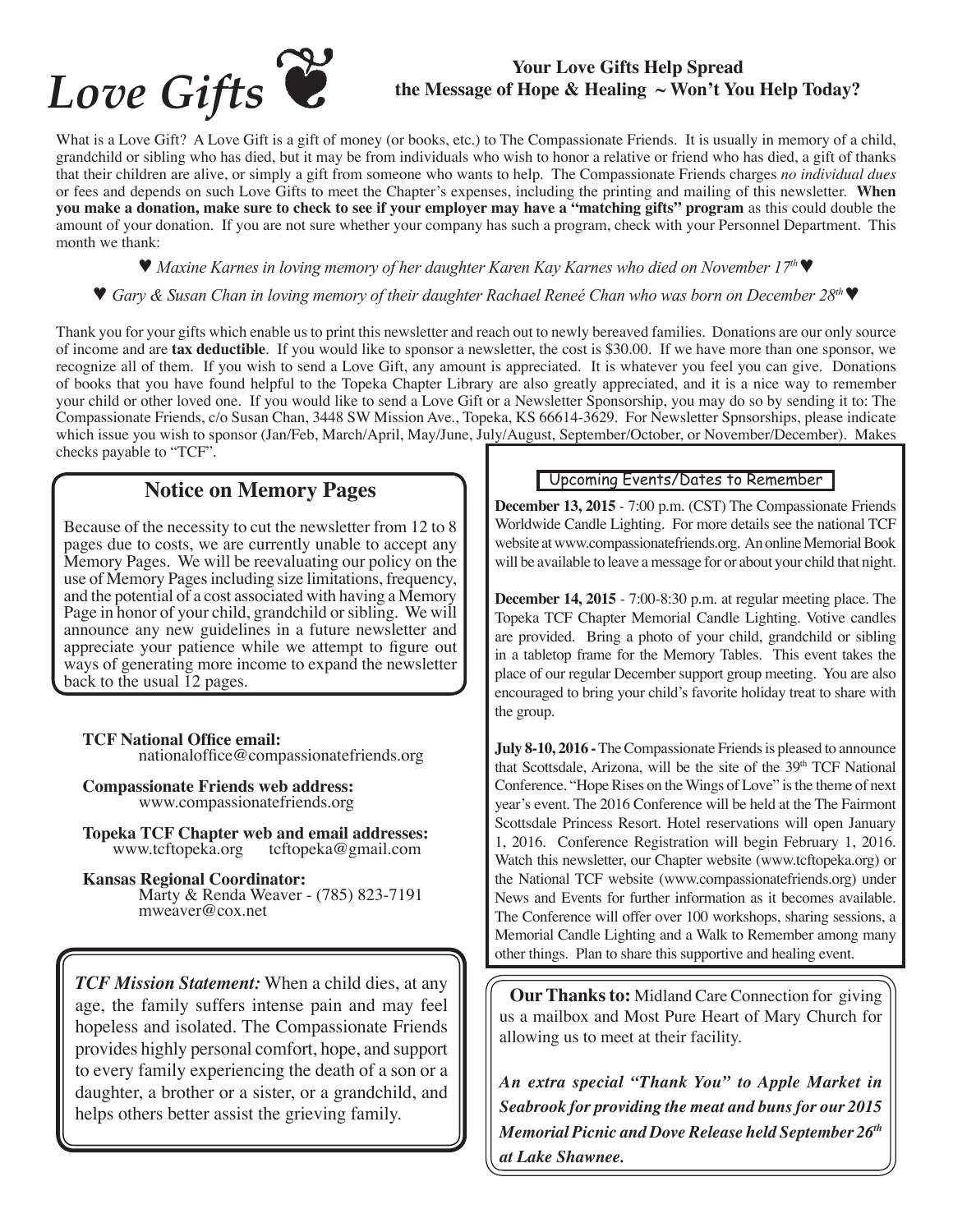## **And We Remember.....**

*Because of the potential for the hurtful crime of identity theft, TCF Chapter Newsletters will now only publish the date of a child's birth or death without listing the year of each event. This is a directive from the National TCF Office to protect all TCF members. Due to space constraints, only those families who remain current on our newsletter mailing list will be included in the We Remember section*

Olivia Anderson, daughter of Todd and Suzannah Anderson; sister of Eli Anderson, who died on January 17<sup>th</sup>

Lori Ann Becerra, daughter of Mike and Ginny Becerra, born on December 15<sup>th</sup> and died on December 15<sup>th</sup>

Ryan Broxterman, son of Kevin and Susan Broxterman, who died on December 6<sup>th</sup>



Rachael Reneé Chan, daughter of Gary and Susan Chan, born on December 28<sup>th</sup>

"Junior" Dickinson, son of Curtis and Debbi Dickinson, stillborn on December 24<sup>th</sup>

Angel Winter Dawn Dickinson, daughter of Curtis and Debbi Dickinson, stillborn on December  $25<sup>th</sup>$ 

Claire Elise Fisher, daughter of Debra Fisher, who died on January 2nd

Ryan Flanagan, son of Dennis Flanagan, who died on December 3rd

Spenser Thomas Good, son of Margaret Kramer, born on January 30<sup>th</sup>



John Carl Harrington, son of Mary Harrington, born on December 15<sup>th</sup>

Nathan Harvey, son of Mark and Debi Harvey; brother of Rachel, Amanda and Caleb Harvey; grandson of Velata Tibbs, born on December 9<sup>th</sup>

Shawn Michael Hatfield, son of Hank and Cathy Harman, born on January 11<sup>th</sup>; died on December 5<sup>th</sup>

David D. Morris, son of Merwin (Bud) and Velma C. Morris, born on December 18<sup>th</sup>

Eric Alan Palmberg, son of Jim and Doris Palmberg, who died on January 1<sup>st</sup>

Greg Lee Paulson, son-in-law of Frank and Brenda Bissey and brother-in-law of Brad Bissey, born on January 24<sup>th</sup>

Adam James Reams, son of Gene and Sandy Reams, brother of Nick Reams, who died on January 23rd

Kathryn (Katie) Rush, daughter of Thomas and Barbara Rush, died on January 24<sup>th</sup>

Jamie Lynn Russell, daughter of John and Elaine Chandler, born on January 7<sup>th</sup>; died on December 29<sup>th</sup>

Evan Michael Schuetz, son of Tom and Debbie Schuetz, born on January 23rd

Gregg W. Scott, son of Garry and Jo Scott, died on December 8<sup>th</sup>



Patrick Sprowl, son of Mr. and Mrs. Charles Sprowl, who died on December 10<sup>th</sup>

Jeffery Alan Steinbock, son of Joe and Anne Steinbock, born on December 13<sup>th</sup>

Keith Strathman, son of Don and Julie Strathman, brother of Becky Strathman, died on January 8<sup>th</sup>

Brandon Toler, son of Marty Tyson, who died on January 18<sup>th</sup>

Mary Jane Varner, daughter of Will and Kay Hasty, died on January 3rd

**And We Remember -** If you wish your child, grandchild or sibling included in the We Remember section of this newsletter, please fill out the form below and return to: Susan Chan, 3448 S.W. Mission Ave., Topeka, KS 66614-3629. You may also email the information to chanx2@cox.net< We do not automatically list your information just because you are receiving this newsletter. We only list information for those parents requesting it. If you have previously submitted your child's information and it has appeared in the newsletter during the past year, you **do not** need to resubmit it. If you have just begun receiving this newsletter, or have never submitted this information, you will need to do so in order for it to be included. **Please type or print clearly.**

| Child's Name  | Son Daughter Grandchild Brother Sister |
|---------------|----------------------------------------|
| Date of Birth | Date of Death                          |
| Father        | Mother                                 |

 $\mathcal{L}_\mathcal{L} = \{ \mathcal{L}_\mathcal{L} = \{ \mathcal{L}_\mathcal{L} = \{ \mathcal{L}_\mathcal{L} = \{ \mathcal{L}_\mathcal{L} = \{ \mathcal{L}_\mathcal{L} = \{ \mathcal{L}_\mathcal{L} = \{ \mathcal{L}_\mathcal{L} = \{ \mathcal{L}_\mathcal{L} = \{ \mathcal{L}_\mathcal{L} = \{ \mathcal{L}_\mathcal{L} = \{ \mathcal{L}_\mathcal{L} = \{ \mathcal{L}_\mathcal{L} = \{ \mathcal{L}_\mathcal{L} = \{ \mathcal{L}_\mathcal{$ 

**Note:** Please list your address and phone number. You will only be contacted if there is a question about your listing.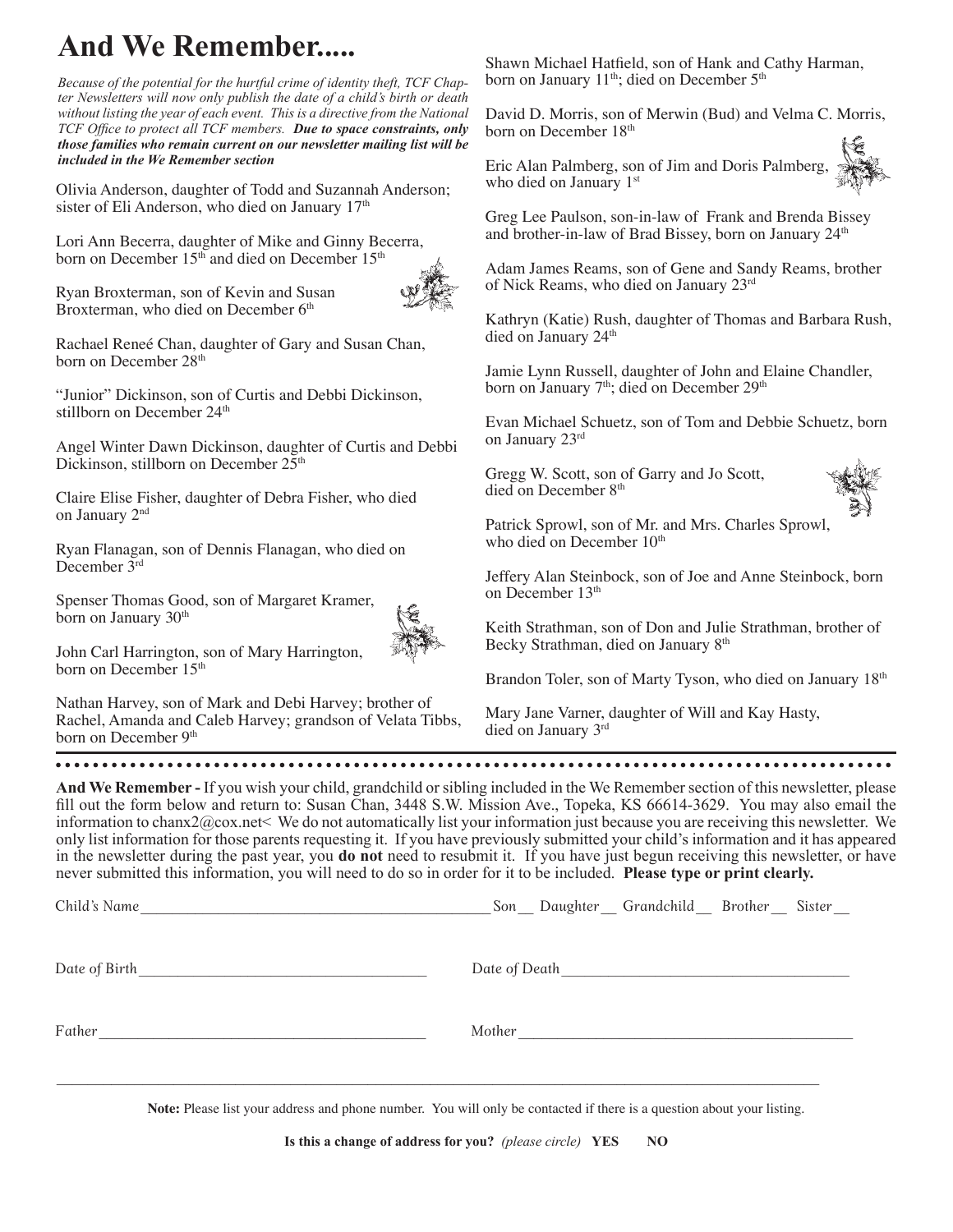## *Capacity to Love Part II*

*By Dr. Alan Wolfelt , Director Center for Loss & Life Transitions, Ft. Collins, CO*

#### *"We are all mirrors unto one another. Look into me and you will find something of yourself as I will of you."*

#### *~ Walter Rinder*

Love is a sacred partnership of communion with another human being. You take each other in, and even when you are apart, you are together. Wherever you go, you carry the person inside you.

Communion means the sharing or exchanging of intimate thoughts and feelings, especially on a spiritual level. When two people love one another, they are connected. They are entwined.

The word "communion" comes from the Old French comuner, which means "to hold in common." Note that this is different than "to have in common." You may have very little in common with another person yet you can love them wholeheartedly. Instead, you hold things in common that is, you consciously choose to share one another's lives, hopes and dreams. You hold her heart, and she holds yours.

This experience of taking another person inside your heart is beyond definition and defies analysis. It is part of the mystery of love. Love has its own way with us. It knocks on our hearts and invites itself in. It cannot be seen, but we realize it has happened. It cannot be touched, yet we feel it.

When someone we love dies, we feel a gaping hole inside us. I have companioned hundreds of mourners who have said to me, "When she died, I felt like part of me died, too." In what can feel like a very physical sense, something that was inside us now seems missing. We don't mourn those who die from the outside in; we mourn them from the inside out.

The absence of the person you love wounds your spirit, creates downward movement in your psyche, and transforms your heart. Yet, even though you feel there is now a "hole inside you," you will also come to learn (if you haven't already) that those you love live on in your heart. You remain in communion with those you love forever and are inextricably connected to them for eternity.

Yes, you will grieve the person's absence and need to express your feelings of grief. You must mourn. You must commune with your grief and take it into your heart, embracing your many thoughts and feelings. When you allow yourself to fully mourn, over time and with the support of others who care about you, you will come to find that the person you lost does indeed still live inside you.

Love abides in communion—during life and after death. And mourning is communion with your grief. With communion, comes understanding, meaning and a life of richness.

#### **Greater Than the Sum of Its Parts**

#### *"Accept the things to which fate binds you, and love the people with whom fate brings you together, but do so with all your heart." ~ Marcus Aurelius*

When you love another person, it can feel like one plus one equals three. I'm sure you've heard the saying, "The whole is greater than the sum of its parts." Love is like that. Two people can come together and form a partnership that enables each person to be "more" in so many ways.

Here's another way to think about this idea: Love is like an orchestra. You

may be a clarinet—a strong, fine wind instrument all by yourself. But when you surround yourself with other instruments, each of whom do the work of carrying their own parts and practicing their own music, together, as a group, you can blow the doors off the place.

I much prefer this expansive concept of love over the long-held reductionist belief that "two become one." If two become one, both participants in the relationship are diminished. Conversely, what truly feeds the soul of a loving relationship is expansion, mutual-nurturance and growth.

Without doubt, being part of a synergistic, two-makes-three relationship requires a conscious commitment. Did your relationship with the person who died feel enhancing or diminishing? In synergistic relationships, there has to be space and encouragement to be real and authentic. Were you empowered to be your true self or disempowered to be something you were not? Did your two make three, or did your two make you less than one? If so, perhaps you are now faced with mourning what you never had but wished you did. How human is that?

If, on the other hand, your relationship with the person who died made you greater than the sum of your parts, what happens now that one of you is gone? You may feel diminished. You may feel empty. You may feel "less than." Your self-identity may even seem to shrink as you struggle with your changing roles. If you are no longer a wife (or a mother or a sister or a daughter), what are you?

Also, the experience of mourning can feel piecemeal—a cry here, a burst of anger there; a deep sadness today, a crush of guilt tomorrow. You might feel a sense of disorientation from the scattered and ever-changing nature of your grief.

But when you trust in the process of grief and you surrender to the mystery, you will find that mourning, like love, is also greater than the sum of its parts. Leaning into your grief and always erring on the side of expressing rather than inhibiting or ignoring your thoughts and feelings—no matter how random and disjointed they might seem some days—will bring you to a place of transformation. You will not just be different from the person you were before the death. You will be greater. Your experience of love and grief will create a changed you who has not only survived but who has learned to thrive again in a new form and in a new way.

And just as love connects you to others, so should grief. You need the listening ears and open hearts of others as you express your thoughts and feelings about the death. You need the support of others as you mourn.

Yes, love and grief are both greater than the sum of their parts. The lesson I take from this is that whenever you engage fully and openly in life, experiencing both the joys and the sorrows head on, you are living the life you were meant to live.

"Reprinted with permission from Grief Digest. Centering Corporation, Omaha, Nebraska, 866-218-0101."

(Editor's Note: Part I of this article apeared in the July/August 2015 newsletter. It may be viewed on the Topeka TCF Chapter website (www. tcftopeka.org under "Newsletters". Click on the July/Aug 2015 PDF of this issue.)

#### **About Dr. Alan Wolfelt**

Author, educator, and grief counselor Dr. Alan Wolfelt is known across North America for his inspirational teaching gifts. His compassionate messages about healing in grief—based on his own personal losses as well as his experience supporting children, teens, adults, and families over the last three decades—speak not only to the intellect but to the hearts of all who hear him. Perhaps best known for his model of "companioning" versus "treating" mourners, Dr. Wolfelt is committed to helping people mourn well so they can live well and love well. Learn more at www. centerforloss.com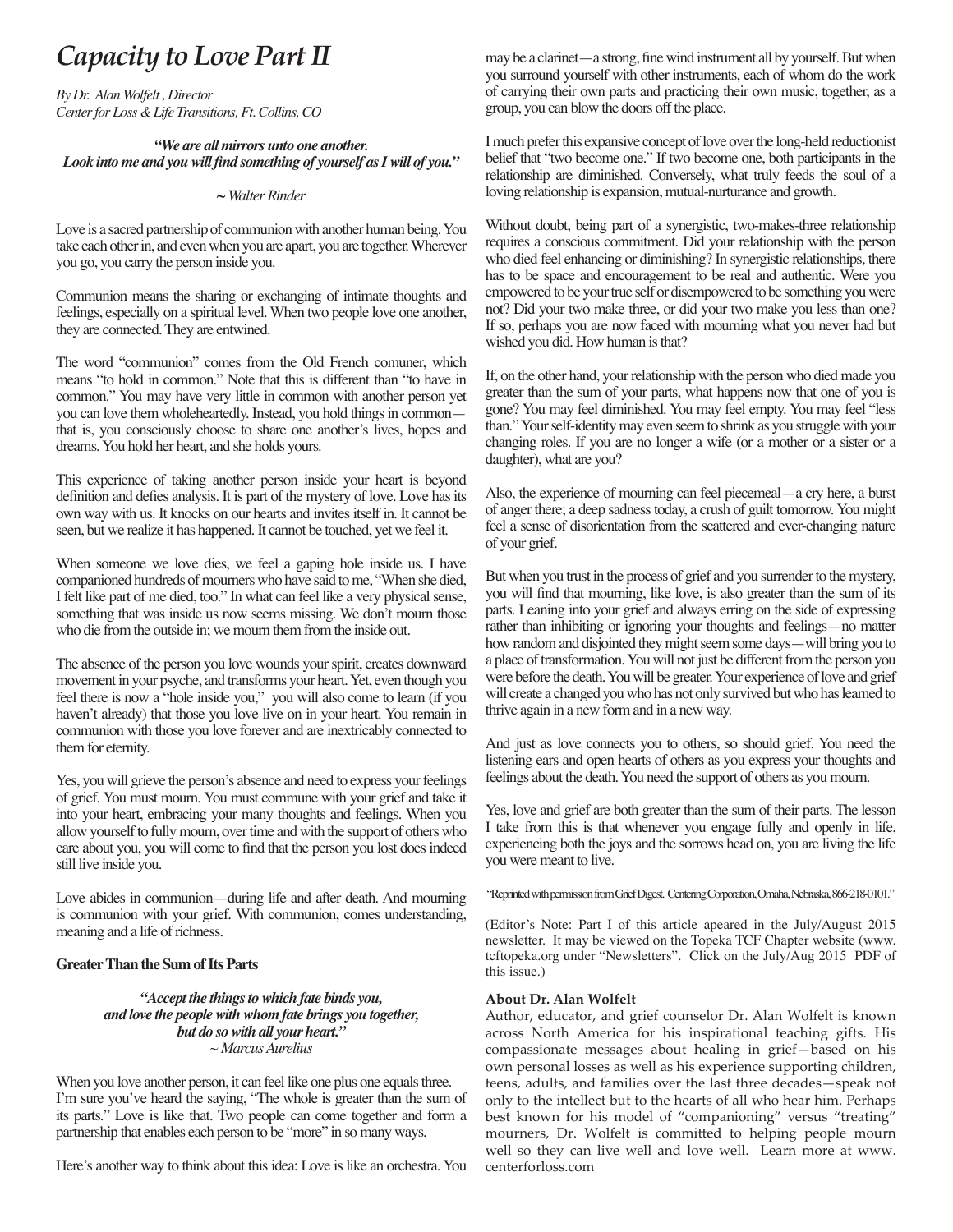

## Helping Yourself Through the Holidays

The stores and malls are already filled with many of the signs and sounds of the holidays. Each year the frenzies of buying and selling seems to begin<br>earlier and earlier. The merchants earlier and earlier. want to get as much as possible out of this time of the year so the world is bombarded with the "sights and sounds" of the season.

Most individuals look forward with a certain amount of anticipation to Thanksgiving, Hanukkah and Christmas. The one who lost a child, grand child or sibling this past year or even years before looks to this time of year with great dread and even fear.

They wish, in a way, that they could go to bed on November 1st and wake up on January 2nd of next year.

The first holidays after the death of a loved one may be especially difficult for the survivors. If you or someone you know is facing the holiday season and dreading feelings of emptiness, there are a number of things you can do to cope. Don't be afraid to grieve if you need to and set aside time to be alone if you want. You can also relive the happy memories by talking about your loved one to those who care.

It has been suggested that people do what they want to do whether that means staying home, going to religious services or visiting family and friends. If you seem to enjoy this time or a special event, don't feel guilty. Experiencing joy is giving and receiving. This doesn't mean that you have forgotten your child or sibling or that you loved him or her any less.

The griever enters this time of the year with a number of questions about their grief, They have a number of fears and concerns. Let's look at some of them so we can get a better understanding of what the griever sees in most cases:

First, there is the anticipation of the pain of the holidays - the pain of facing "the first" holidays without that very special child. Then there is the fear and pain of other people being happy and joyous when you are not and feel very alone. We live in a family society and

### By Dr. Lee Drake, Ph.D.

while everyone else will be with family, you will be alone or missing a family member.

Solution - Try to plan ahead and be with someone and spend the day or a few days with those you love. Don't make it taboo to talk about your loved one and balance your time with others with some time alone for yourself.

Second, the fear of preparation for the holidays - Grief is very tiring and taxing. It drains those who are grieving. The holidays are also a very busy and tiring time as we all know. The sending of cards, the buying and wrapping of presents, cooking and giving of gifts. The holiday parties and even the special holiday music and programs seem to make the griever not have any energy at all. They want to be alone and not be involved.

Solution - No one says that you have to do any of those things. If it makes you feel good to cook and bake and buy- do so - if it doesn't, don't. Don't allow others to put you into their mold.

If you decide to do things - make a plan and work it. Send out a few cards a day - buy a gift at a time, not all at once. Pace yourself - don't overdo it! It is most important that you don't impose things on yourself that you can't do.

You might want to use special ways to memoralize your loved one. Suggestions might be:

 $\Box$  Give a gift in memory of your child, grandchild, or sibling.

 $\Box$  Attend a special memorial service and pay respect to those you love and miss.

 $\Box$  Make a special ornament and hang it on a tree in memory of your loved one.

 $\square$  Do for others and it will make you feel good.

 $\Box$  Organize your shopping with a specific list and budget.

 $\Box$  Divide responsibilities for meals, decorating or wrapping with your family.

 $\Box$  Take time for others - Contact your local churches or charities for information about serving food to the homeless or collecting gifts for needy children. This may be especially helpful if you're away from loved ones during the holidays.

 $\Box$  Take time for yourself - Enjoy the holiday season as best you can. The purpose of the season is to create happiness. It's OK to have some moments of happiness amidst your grief and you shouldn't feel guilty about that.

 $\Box$  Be careful of "shoulds" It is better to do what is most helpful for you and your family and not what others may "should you" into doing. If a situation looks especially difficult over the holidays, try not to get involved.

And don't forget: *Anticipation of any holiday is so much worse than the actual holiday.*

Keep a balance in your life and remember you are loved.

*Dr. Drake is a bereaved sibling with a long background on the subject of grief and grief recovery. He is a public relations director for a funeral home group in Florida where he conducts group and individual counseling with bereaved families. he is a published author with articles in several bereavement focused magazines including Thantos. Dr. Drake has also written and published the booklets "Holiday Support" and "Helping the Hurting in Crisis".*

*This article appeared in the 1997 holiday issue of the national magazine of The Compassionate Friends We Need Not Walk Alone.*

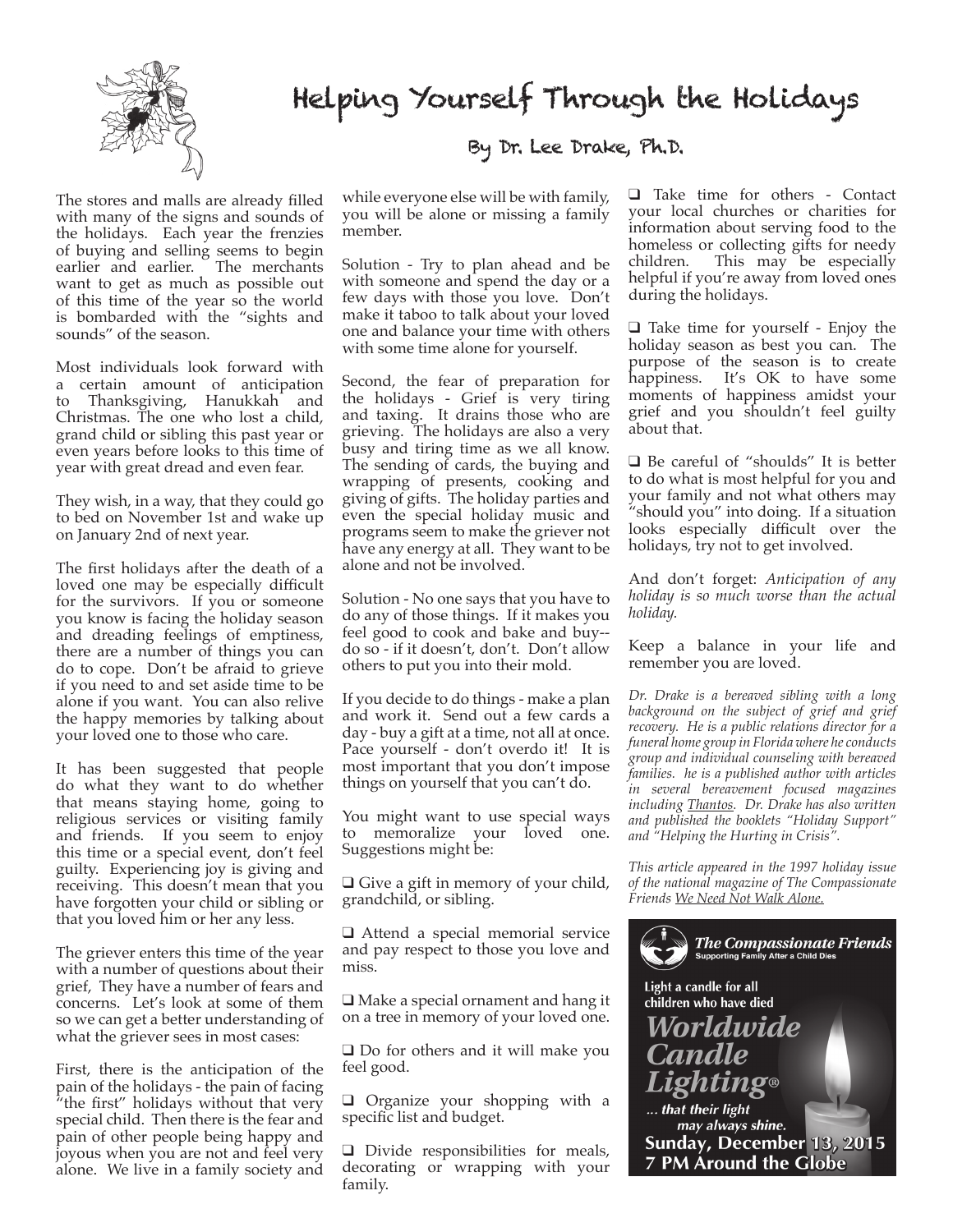## **A Special and Important Message to Our New Compassionate Friends**

If you are newly bereaved and have recently attended your first Compassionate Friends meeting, you may have left the meeting feeling overwhelmed and emotionally drained. With the heavy load of grief you are carrying, you cannot bear to hear about all the pain shared at meetings. Consequently, you may have decided not to return. We would like to let you know that these feelings are common to all our members, many of whom resolved not to expose themselves to such anguish again, but were drawn back by the knowledge that they were among those who "know how you feel".

Please give us at least **three** tries before you decide whether or not the meetings are for you. You will find a network of caring and support which will help you as you travel your grief journey, and most assuredly, you will find hope along the way. We truly care about you and want to make certain that no bereaved parent ever needs to walk this path alone.

*---Topeka TCF Chapter Steering Committee*

## *Additional Support Group Resources*

**HEALs** - Healing after loss of suicide offers support to all survivors affected by the loss of a loved one to suicide. Meetings are at 7 p.m. on the  $1<sup>st</sup>$  and  $3<sup>rd</sup>$  Tuesday of each month. Pozez Center (north side of Stormont Vail). Contact Information: Sandy Reams 785-249-3792 or email sreams67@gmail.com

**Pregnancy and Infant Loss Group** - Meets 1<sup>st</sup> and 3<sup>rd</sup> Thursdays of the month from 6-8 p.m. at the Pozez Education Center. The group, which has regular meetings to share information and experiences, also has a blog for members that offers communication, resources and support. If you are interested in learning more about the blog, please email lrosen@stormontvail. org. For information call (785) 354-5225.

**From Victims to Survivors** - Support group for families who have had a loved one murdered. The group meets the fourth or last Wednesday of each month at Unitarian Universalist Fellowship, 4775 S.W. 21st. For more information, call Bill Lucero at 232- 5958 or see http://fromvictimstosurvivors.com.

#### **FREE online subscription of TCF's national magazine,** *We Need Not Walk Alone,* **now available**

The Compassionate Friends national magazine *We Need Not Walk Alone* is now available free through an online subscription. TCF is also archiving past editions at TCF National Magazine and Archive.

Those who do not wish to subscribe can view the magazine in the archive once the next issue has been published. Past issues of *We Need Not Walk Alone*, starting with Winter/Spring 2011-2012, are available in the archive. On the home page (www,compassionatefriends.org), click on Find Support, then Online Community, then Sign Up for National Publications. You can also sign up for the TCF E-Newsletter at this site to keep up with all that is happening in the organization.

## TCF Facebook Resources

The following are closed and moderated Facebook groups for various kinds of loss. You can connect with any of these groups through the listed links and by requesting to join the group.

TCF - *Loss to Substance Related Causes* Moderators: Barbara Allen and Mary Lemley https://www.facebook.com/groups/1515193738693712/

#### TCF - *Loss to Suicide*

Moderators: Cathy Seehuetter and Donna Adams https://www. facebook.com/groups/1550029471893532/

#### TCF - *Loss to Homicide*

Moderators: Debbie Floyd and Kathleen Willoughby https:// www.facebook.com/groups/924779440868148/

TCF - *Loss to a Drunk/Impaired Driver* Moderators: Robin Landry and Rebecca Perkins https://www.facebook.com/groups/858226880883307/

TCF - *Infant and Toddler Loss* Moderators: Susan Peavler and Tiffany Barraso https://www.facebook.com/groups/1511758585777339/

TCF - *Sibling Loss to Substance Related Causes* Moderators: Andrea Keller and Barbara Allen https://www.facebook.com/groups/1516508415263760/

*The Compassionate Friends Sounds of the Siblings* (for bereaved siblings) Moderators: Tracy Milne and Keith Singer https://www.facebook.com/groups/21358475781/

### **Do You Have a Book Checked Out of the Topeka TCF Library?**

If you have checked out a book(s) from the Topeka Chapter Library, we would greatly appreciate it if you could return it (them) as soon as possible. We want to keep the books available for others to use. We ask that you keep Library materials no longer than two (2) months. You may return books at a regular monthly meeting or leave them in the Most Pure Heart main Office. Please place books in a sack marked "For Susan Chan, Compassionate Friends". It is very expensive for us to try and replace missing materials so your cooperation is greatly appreciated. THANKS!

### Are You Moving?

If you move, please let us know your new address so you can continue to receive this newsletter. It costs the Chapter 71 cents every time a newsletter is returned by the Post Office with an outdated address. Please send address changes to: Susan Chan, 3448 SW Mission Ave., Topeka, KS 66614- 3629. You may email address changes to chanx $2@cos.net$ We appreciate your cooperation as this will save the Chapter money which can be better spent on bereavement outreach. If, for any reason, you wish to have your name removed from our mailing list, please drop me a note or email and I will take your name off the list.